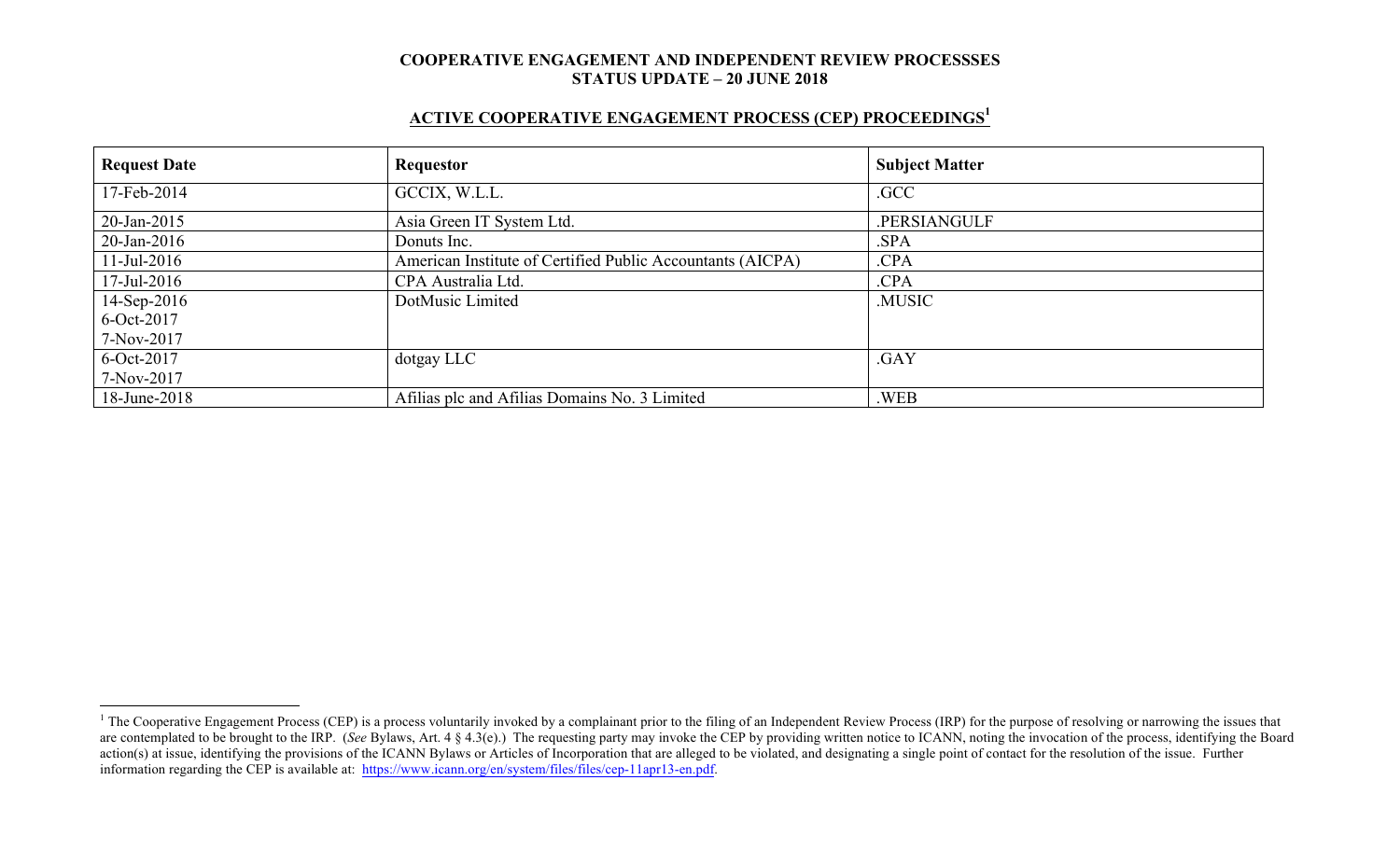#### **RECENTLY CLOSED COOPERATIVE ENGAGEMENT PROCESS (CEP) PROCEEDINGS**

| <b>Request Date</b> | <b>Requestor</b>                        | Matter<br>Subiect      | $\cdots$<br><b>IRI</b><br>$\mathbf{m} \cdot \mathbf{r}$<br>$\overline{\phantom{a}}$<br><b>Deadline</b><br>ʻiling |
|---------------------|-----------------------------------------|------------------------|------------------------------------------------------------------------------------------------------------------|
| $2-Aug-2016$        | and Ruby Glen, LLC .<br>Donuts<br>- Inc | <b>WEL</b><br>. VV C.D | 0010<br>$Heb-z$<br>2010                                                                                          |

<sup>&</sup>lt;sup>2</sup> The CEP process provides that "[i]f ICANN and the requestor have not agreed to a resolution of the issues upon the conclusion of the cooperative engagement process, or if issues remain for a request for independent review, the requestor's time to file a request for independent review designated in the Bylaws shall be extended for each day of the cooperative engagement process, but in no event, absent mutual written agreement by the parties, shall the extension be for more than fourteen (14) days." (https://www.icann.org/en/system/files/files/cep-11apr13-en.pdf)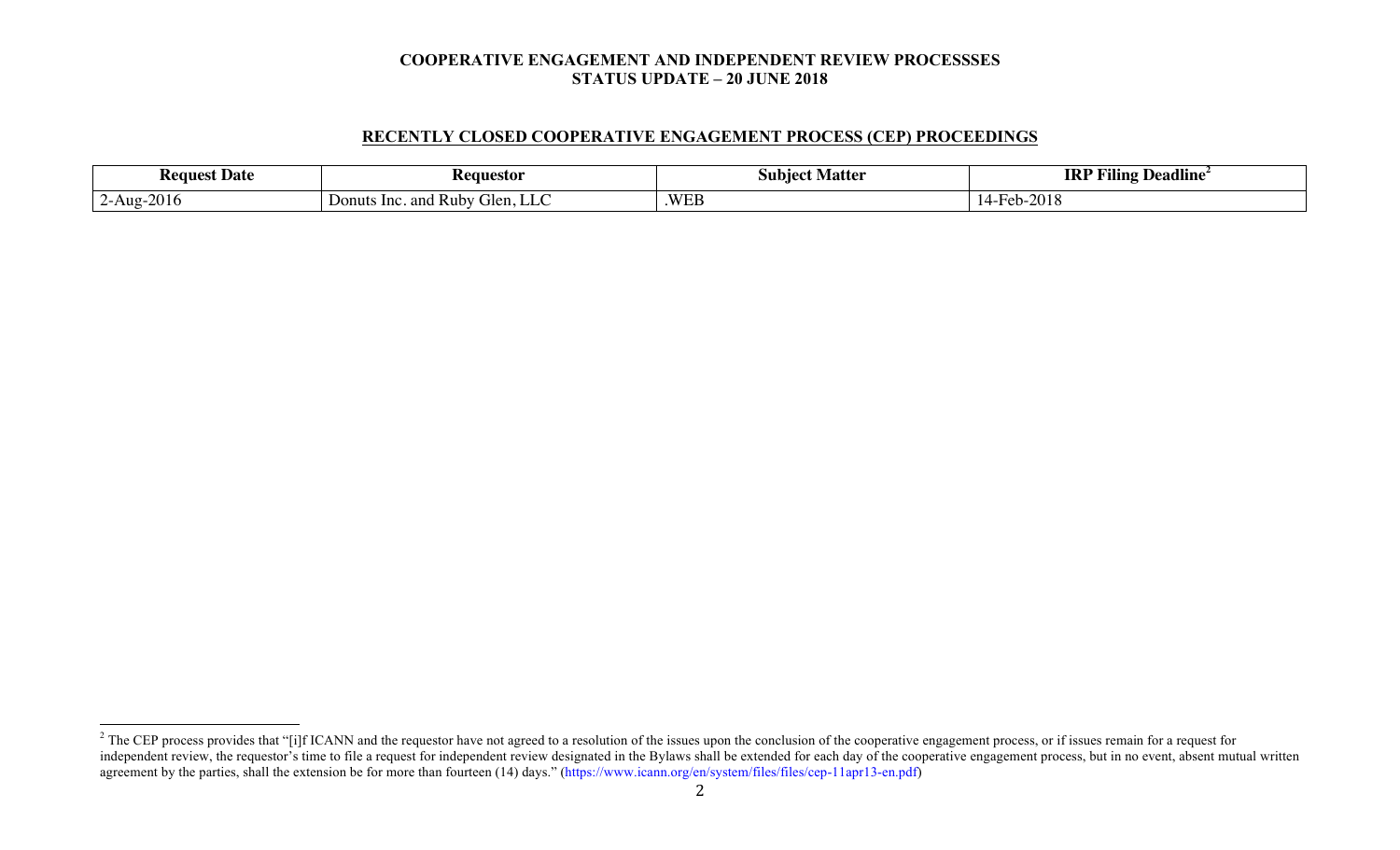### **ACTIVE INDEPENDENT REVIEW PROCESS (IRP) PROCEEDINGS<sup>3</sup>**

| Date ICANN<br>Received<br><b>Notice of IRP</b> | Date IRP<br>Commenced by<br><b>ICDR</b> | Requestor | <b>Subject Matter</b> | <b>Status</b> |  |
|------------------------------------------------|-----------------------------------------|-----------|-----------------------|---------------|--|
| There are no active IRPs                       |                                         |           |                       |               |  |

<sup>&</sup>lt;sup>3</sup> IRP proceedings initiated before 1 October 2016 are subject to the Bylaws in effect before 1 October 2016: The Independent Review Process (IRP) is a process by which any person materially affected by a decision or action by the Board that he or she asserts is inconsistent with the Articles of Incorporation or Bylaws may submit a request for independent review of that decision or action. (See Bylaws, Art. IV, § 3.) In order to be materially affected, the person must suffer injury or harm that is directly and causally connected to the Board's alleged violation of the Bylaws or the Articles of Incorporation, and not as a result of third parties acting in line with the Board's action. Further information regarding the IRP is available at: https://www.icann.org/resources/pages/mechanisms-2014-03-20-en.

IRP proceedings initiated on or after 1 October 2016 are subject to the Bylaws in effect as of 1 October 2016: The IRP is intended to hear and resolve Disputes for the following purposes: (i) ensure that ICANN does not exceed the scope of its Mission and otherwise complies with its Articles of Incorporation and Bylaws; (ii) empower the global Internet community and Claimants to enforce compliance with the Articles of Incorporation and Bylaws through meaningful, affordable and accessible expert review of Covered Actions (as defined in § 4.3(b)(i)); (iii) ensure that ICANN is accountable to the global Internet community and Claimants; (iv) address claims that ICANN has failed to enforce its rights under the IANA Naming Function Contract (as defined in Section 16.3(a)); (v) provide a mechanism by which direct customers of the IANA naming functions may seek resolution of PTI (as defined in Section 16.1) service complaints that are not resolved through mediation; (vi) reduce Disputes by creating precedent to guide and inform the Board, Officers (as defined in Section 15.1), Staff members, Supporting Organizations, Advisory Committees, and the global Internet community in connection with policy development and implementation; (vii) secure the accessible, transparent, efficient, consistent, coherent, and just resolution of Disputes; (viii) lead to binding, final resolutions consistent with international arbitration norms that are enforceable in any co with proper jurisdiction; and (ix) provide a mechanism for the resolution of Disputes, as an alternative to legal action in the civil courts of the United States or other jurisdictions. (*See* Bylaws, Art. 4, § 4.3)